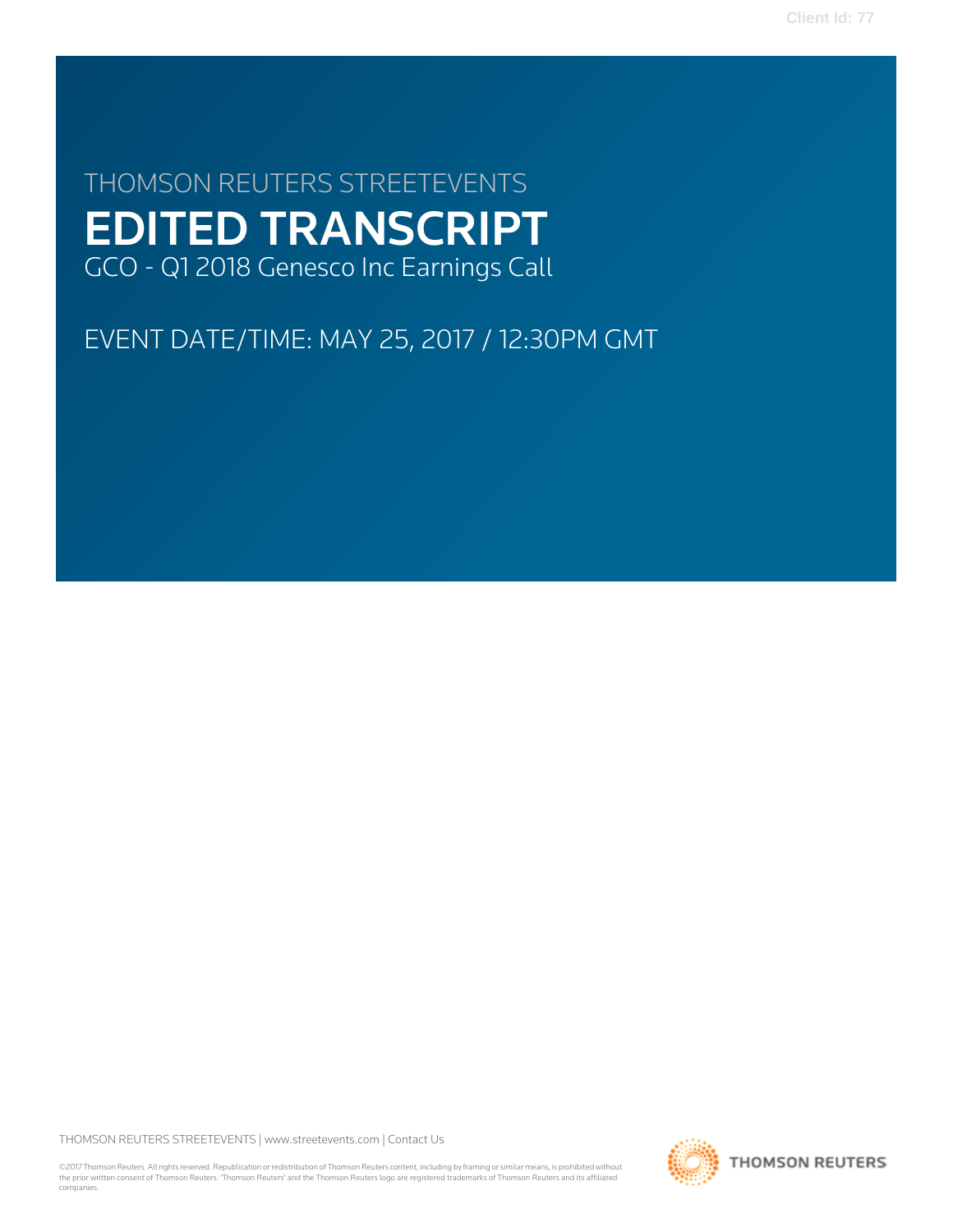#### **CORPORATE PARTICIPANTS**

**[Mimi Eckel Vaughn](#page-3-0)** Genesco Inc. - CFO and SVP of Finance **[Robert J. Dennis](#page-1-0)** Genesco Inc. - Chairman, CEO and President

### **CONFERENCE CALL PARTICIPANTS**

**[Benjamin Bray](#page-13-0)** Robert W. Baird & Co. Incorporated, Research Division - Junior Analyst **[Erinn Elisabeth Murphy](#page-7-0)** Piper Jaffray Companies, Research Division - MD and Senior Research Analyst **[Jay Daniel Sole](#page-10-0)** Morgan Stanley, Research Division - Executive Director **[Laurent Andre Vasilescu](#page-10-1)** Macquarie Research - Consumer Analyst **[Mitchel John Kummetz](#page-11-0)** B. Riley & Co., LLC, Research Division - Senior Analyst **[Pamela Nagler Quintiliano](#page-8-0)** SunTrust Robinson Humphrey, Inc., Research Division - MD **[Samuel Marc Poser](#page-12-0)** Susquehanna Financial Group, LLLP, Research Division - Senior Analyst **[Steven Louis Marotta](#page-12-1)** CL King & Associates, Inc., Research Division - SVP of Equity Research and Senior Research Analyst

#### **PRESENTATION**

#### **Operator**

Good day, everyone, and welcome to the Genesco First Quarter Fiscal 2018 Conference Call. Just a reminder, today's call is being recorded.

The company expects to make forward-looking statements. These statements reflect the company's expectations as of today, but actual results could be different. Genesco refers you to this morning's earnings release and to the company's SEC filings, including the most recent 10-K filing, for some of the factors that could cause differences from the expectations reflected in the forward-looking statements made during the call today.

The company also expects to refer to certain adjusted financial measures during the call. All non-GAAP financial measures referred to in the prepared remarks are reconciled to their GAAP counterparts in the attachments to this morning's press release and in schedules available on the company's homepage under Investor Relations.

<span id="page-1-0"></span>I will now turn the call over to Bob Dennis, Genesco's Chairman, President and Chief Executive Officer. Please go ahead, sir.

#### **Robert J. Dennis** - Genesco Inc. - Chairman, CEO and President

Good morning, everyone, and thank you for being with us. I'm joined today, as usual, by Chief Financial Officer, Mimi Vaughn.

The first quarter top line played out close to how we planned for the company, in terms of total sales with comps down 1% at the low end of the range. And as anticipated, comps experienced wide swings over the course of the quarter. Following a very challenging February in the U.S. due to the IRS delay of income tax refunds, sales trends improved in March until the Easter offset at the end of the month. While the Easter shift benefited April, which was by far the strongest month of the quarter, sales in our U.S. businesses were more challenged than we expected in total for the quarter, offset in large part by stronger sales in the U.K.

Another important variation from our expectations is that sales were more concentrated in digital. While overall comps were down 1%, store comps were down 4% and direct comps were up almost 30%, which included double-digit comps in almost every business. Although we are very pleased with these strong direct comps as a measure of success in the omnichannel investments we have made, the lack of traffic in the mall causes our store fixed expense base to deleverage and hurts profitability.

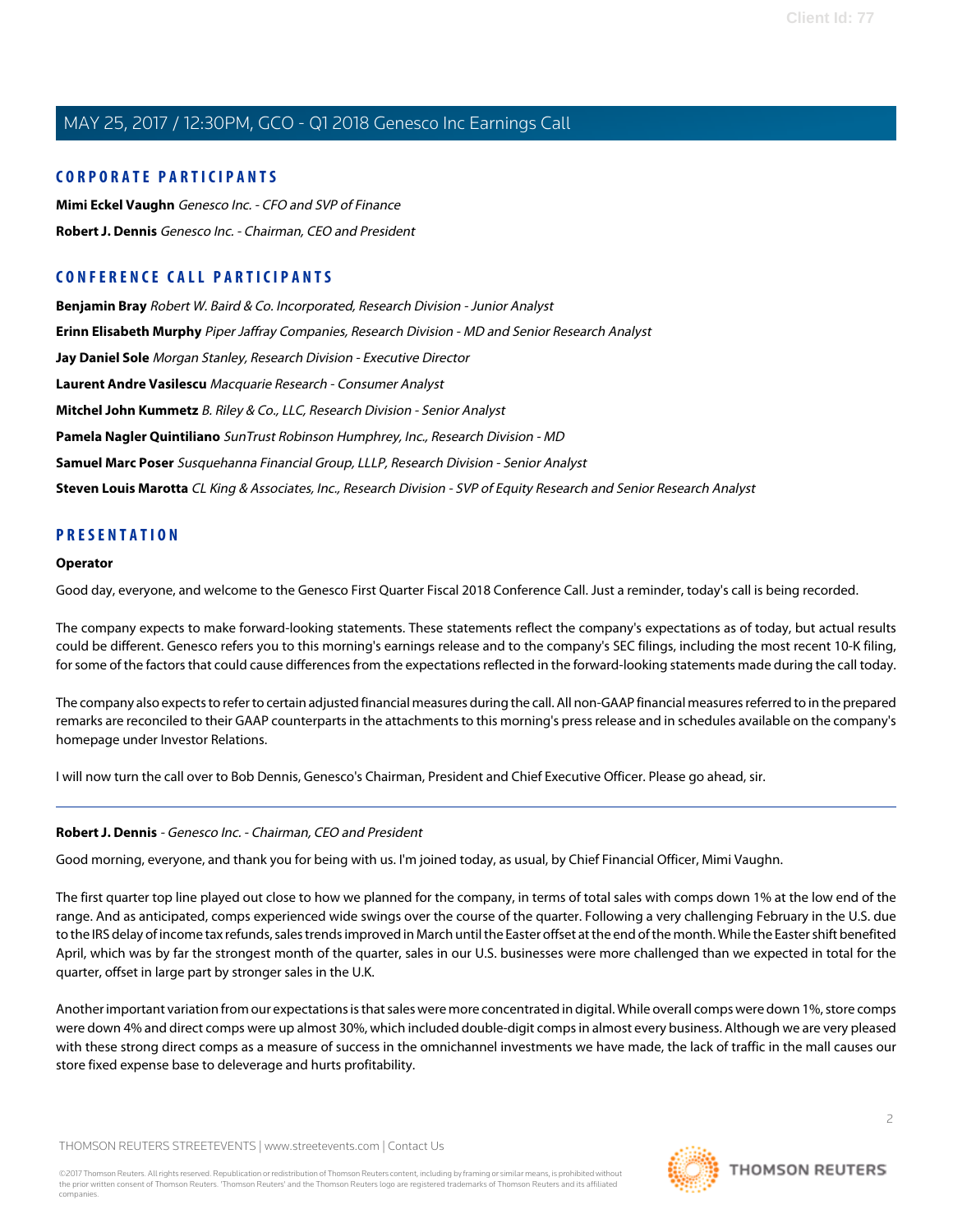Adjusted EPS of \$0.06 was only a few cents below our internal estimates for the quarter, but well below last year's level. We said on our last call we expected Q1 to be very challenging for earnings, to be substantially less due to negative comps at Journeys from the fashion rotation, gross margin pressure at both Journeys and Lids, deleverage from soft comps and spending at Lids to fund initiatives that pay back later in the year and beyond but will be dilutive to the quarter.

Somewhat lower sales and more SG&A deleverage caused our results to be a little below where we thought they would be. As we'll discuss, we expect that several of the specific factors that made Q1 difficult will improve in the course of the year. But we are lowering our outlook because we now expect it will take a little longer than we first thought to emerge from the fashion rotation at Journeys, and we are assuming a more conservative outlook for sales in our bricks-and-mortar stores given the anemic level of mall traffic we saw in Q1.

Now to go into more detail on the main drivers of Q1 bottom line performance. First, Journeys comps declined 5%. Following 2 consecutive years of record sales and peak profitability and a positive comp in Q1 last year, Journeys' results were challenged by the fashion shift that began right as we approached back-to-school. This was exacerbated by our concentrated deep and narrow position in a smaller number of brands, which had been benefiting the Journeys business for some time.

Journeys made excellent progress adjusting its assortment for the beginning of this year to better reflect current customer demand. The new brands and styles are performing very well and we are pleased with our brand and style diversification, as we have managed through the fashion shift over the past 9 months. However, the declining part of the assortment that is still a good part of our business, decreased even more than we expected and therefore, comps were worse than they thought they would be and these weaker comps contributed to significant expense deleverage.

Second, as expected, Journeys' gross margin was pressured by the mix shift to a greater fashion athletic assortment, as the majority of these newer product carries lower initial margins.

Third, Lids sales momentum was slowed by weak mall traffic to start the quarter caused, in part, by the tax refund delays and Easter offsets, following a strong finish to fiscal '17. Lids low positive comp increase wasn't enough to leverage expenses. The impact was particularly acute in stores since negative store comps were offset by positive digital ones to generate the overall comp increase.

Fourth, Lids gross margin, as expected, was down versus a year ago due to a challenging comparison. You'll recall Lids entered last year extremely clean after the substantial inventory rightsizing actions we undertook the year before. This year, markdowns were at a more normalized level, higher than last year given how clean inventories were then.

And then fifth, we made a number of marketing and digital investments at Lids that increased expenses during the quarter. We believe these investments are generating dramatic sales gains in e-commerce and will generate positive returns over time. But as our annual sales have become increasingly weighted to the second half and, particularly, the fourth quarter, these digital and omnichannel investments are more dilutive in the first part of the year.

While these 5 factors had a meaningful effect on results for the first quarter, we believe the impact from a number of them will decrease as the year advances. Specifically, the pressure on both Lids and Journeys gross margin will lessen, and Journeys comps will improve as we anniversary the negative comps, which began last summer. Mimi will discuss this in greater detail when giving the guidance in detail.

Although Lids profitability is down year-over-year, results for Q1 exceeded our expectations. Building on strong progress made in the turnaround last year, we are investing in digital, social and loyalty programs, among others, to allow the business to compete effectively and deliver on customer's heightened expectations in today's retail world. And in addition, the noticeable slowdown in customer traffic that Johnston & Murphy saw in Q4 that began with the run up to the election was less negative in Q1, but the sustained declines were difficult over to come -- to overcome even with higher conversions.

One bright spot was Schuh, where comps accelerated to double digits for the quarter, driven by consumer demand for the latest must-have fashion athletic product. After experiencing a similar change in fashion like Journeys and then a few challenging quarters last year, Schuh's current product offering translated into the strong comp gain. This, along with improved gross margin, led to meaningful profit improvement for the quarter. On

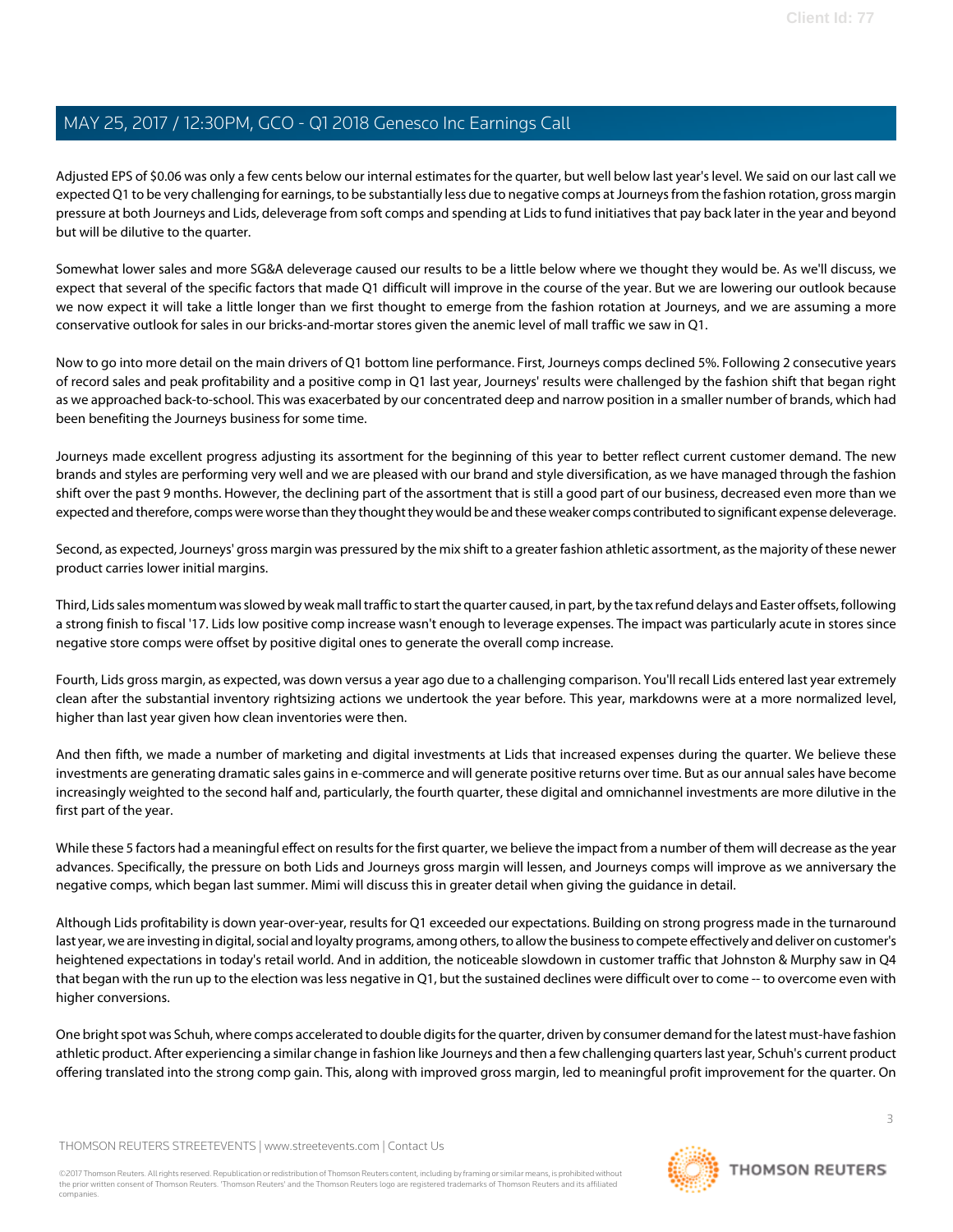top of this, Schuh was named the footwear multiple retailer of the year by Drapers for 2017 against quite formidable competition. So congratulations to the Schuh team.

The other bright spots were Licensed Brands, which had solid results in Q1, and Little Burgundy, which is posing double-digit comps again this year, and congratulations to both of them.

In summary, we expected a very challenging first quarter and our results were a little below our estimates. Our full year outlook has always been back-half-weighted based on the factors I outlined. However, we are lowering our outlook going forward, due to a couple of the more challenging headwinds we recently experienced.

First, the fashion rotation at Journeys is taking longer to play out than we estimated. As I mentioned, Journeys new brands and styles performed even better than we thought they would in Q1 but the declining part of the assortment decreased even more than we expected. We are confident that the Journeys team with its significant talent and extensive experience is well-positioned to deliver stronger results as the year progresses, but the recovery will be more muted because the gap to fill is larger.

And now we have a more conservative outlook for sales in our stores, given the more market shift in shopping away from stores to online. In Q1, we saw some of the sharpest traffic declines in our U.S. brick-and-mortar stores that we have seen in any quarter within the last few years that we've been collecting this data.

In recent years, we have had a strong track record of success combating and overcoming lower mall traffic using initiatives like ShopperTrak to drive higher conversion and generate positive comps. However, we are now comping against the easier conversion improvements we achieved from these operational initiatives, so our capacity to observe further traffic deterioration is now more challenging. So given this, we are projecting adjusted earnings per share for fiscal '18 to range between \$3.90 and \$4.05.

While we are disappointed with our lower quidance, we expect Journeys comps should improve with easier comparisons as we lap the negative comps that began last summer, and we have already begun to see this. Our overall second quarter comp trend through Saturday, May 20, is better than first quarter's, in particular for Journeys, where mall traffic has also improved which is encouraging.

<span id="page-3-0"></span>And with that, let me turn the call over to Mimi to go over the financials and the guidance in greater detail.

#### **Mimi Eckel Vaughn** - Genesco Inc. - CFO and SVP of Finance

Thanks, Bob. Good morning, everyone. As a reminder, we have posted more information online, as usual, in our CFO commentary.

Beginning with sales, mall traffic was off at the start of the quarter because of the delay in income tax refunds. When refunds are early, the customer has money to come back into the mall soon after holiday, and then comes again to buy spring and Easter merchandise. With later refunds, we believe we largely missed the opportunity for these early sales altogether, which especially affects Journeys and Lids.

For Q1, total sales decreased 1% to \$643 million. Excluding last year's sales from SureGrip, which we sold in December, total sales were flat for the quarter. This includes a 1% decrease in consolidated comp sales and a 23% increase in wholesale sales. Sales this year were also impacted by foreign exchange with the pound devaluing versus the dollar. Without the devaluation, we would have had a 1% sales gain.

In Q1, positive comps at Schuh and Lids were offset by negative comps at Journeys and J&M. Building on Schuh's positive comp growth at the end of Q4, must-have fashion athletic product drove robust 10% comp in Q1 with strong increases in women's and children. Considerably better conversion and higher transaction size made up for part of the weakness in mall traffic in Lids stores, but it was the higher digital sales that resulted in a 1% comp overall. Sales were strong in the Locker Room business in both the U.S. and Canada, driven by a solid jersey trend and by Canadian teams winning multiple spots in the NHL playoffs after missing out completely last year.

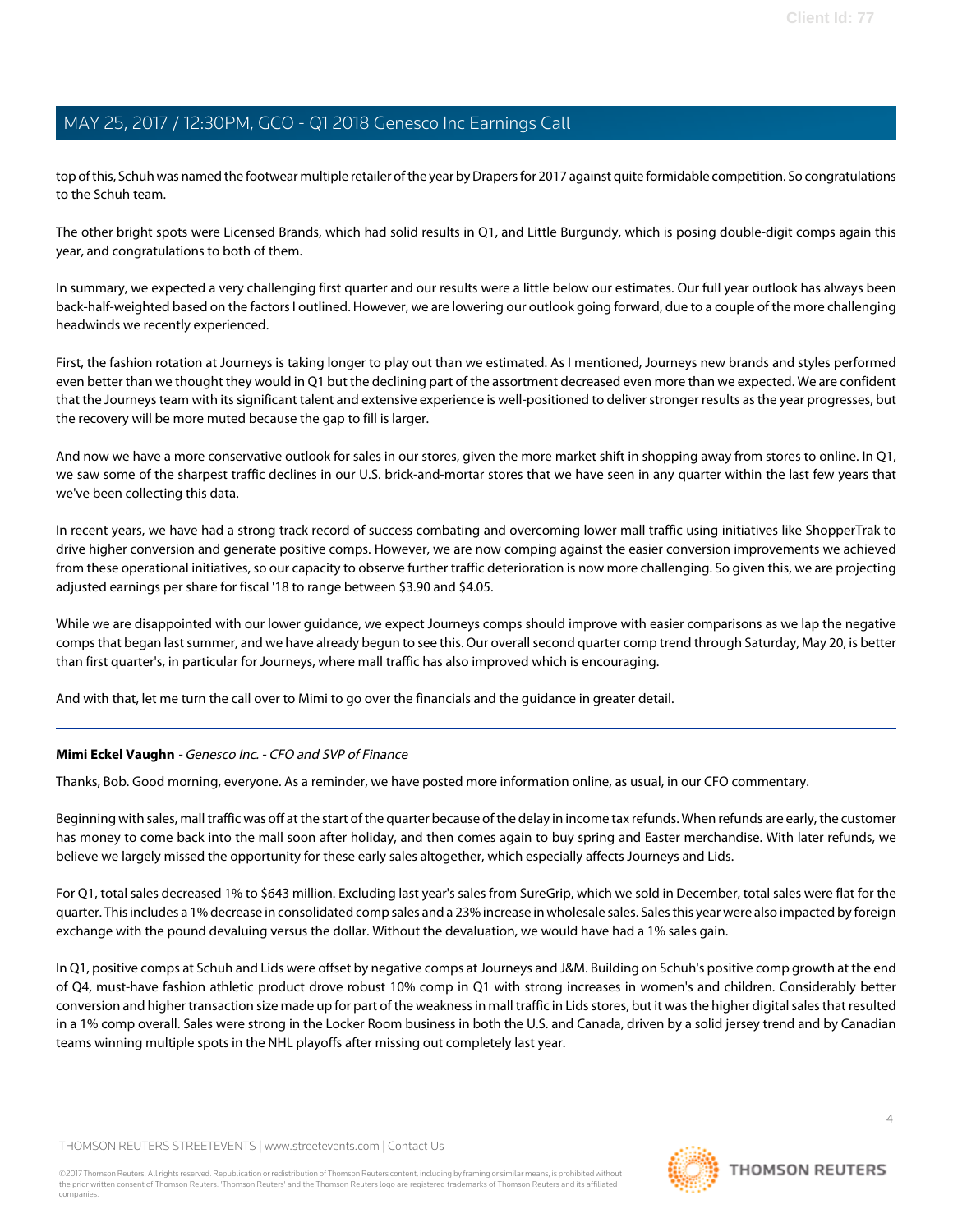Headwear, as an impulse purchase, is most affected by mall traffic and comps in the hat business were weaker as a result. Comps at Journeys continued to be impacted by the fashion shift and the decline in mall traffic and were down 5%, as Bob has discussed in detail.

Finally, at Johnston & Murphy, we are seeing a lower average ticket size given the consumer shifting preference for casual footwear and apparel, which has lower price points than the more dressy part of the assortment. Comps were down 3%, in spite of higher conversions, because of this and the weak traffic.

Consolidated store comps were down 4% and consolidated direct comps were up 28%, a much bigger gap than we expected. While traffic was down in our stores, it was up on our website, especially for mobile. Direct as a percent of total retail sales was 10% in Q1, up 200 basis points over last year.

Gross margin for Q1 decreased 120 basis points to 49.6% with declines in Journeys and Lids that were a major contributor to the profit decline for the quarter. Higher e-commerce sales across our businesses generally eat away at gross margins with a higher shipping and picking costs, as well.

Journeys' gross margin decreased 110 points. IMOs on the new fashion athletic product are lower, resulting in lower IMOs in total because of the mix change from the fashion shift. Markdowns were relatively flat to last year's level since Journeys began the year in a clean inventory position.

Lids' gross margin decreased 140 basis points. Last year, Q1 retail gross margin had improved 250 basis points, in part because there was much less markdown product sold in the quarter since it had already been cleared in the third and fourth quarter of the year before with the inventory rightsizing. In Q1 this year, sales of markdown merchandise were at more normal level, making gross margin lower and contributing to the decrease.

In connection with improved merchandising practices, Lids also continues to take markdowns earlier in the season, with the objective of clearing product using more shallow marks. Earlier timing of these markdowns hurt Q1 gross margins but will benefit Lids later this year. Finally, mix shift with less headwear sales hurt gross margin, as well.

J&M's gross margin decreased by 100 basis points, due largely to a greater mix of wholesale sales, which generate a lower level of gross margin than retail sales, and increased shipping and warehouse expense.

Schuh's gross margin improved 50 basis points and benefited from sales of more children's products, as Shuh successfully executes its children's growth initiatives.

Turning to SG&A now. Total SG&A expense as a percent of sales increased 160 basis points to 49.1% for Q1, with significant increases in both Journeys and Lids. With a negative store comp, Journeys deleveraged rent expense a lot and selling salaries to a lesser extent and made higher levels of digital and other marketing spend to stimulate sales.

Lids was able to leverage rent expense and selling salaries with closed doors, rent reduction and very careful management of store labor. However, Lids deleveraged in total due to its marketing, digital and other investments. Johnston & Murphy also deleveraged with its negative comps.

An important highlight continues to be how effectively we manage selling salaries across our retail businesses, holding them flat in total as a percent of sales in Q1 in spite of minimum and living wage pressure, overtime requirements and top line weakness. Our system for measuring store traffic and conversion has been an extremely effective tool to better match staffing with customer traffic but this remains an ongoing challenge.

We are also pleased to report we completed the roll out of new EMV technology in our retail stores ahead of schedule. For the rest of the year, we will benefit from decreased credit cards chargeback expense, stemming from the fraud liability shift to retailers in connection with the new chip and signature credit card requirements.

The net result of this is consolidated adjusted operating income for Q1 decreased considerably to \$2.9 million from \$21.5 million, with a year-over-year decline for Journeys, Lids and J&M. Adjusted operating margin decreased 280 basis points to 0.5%.

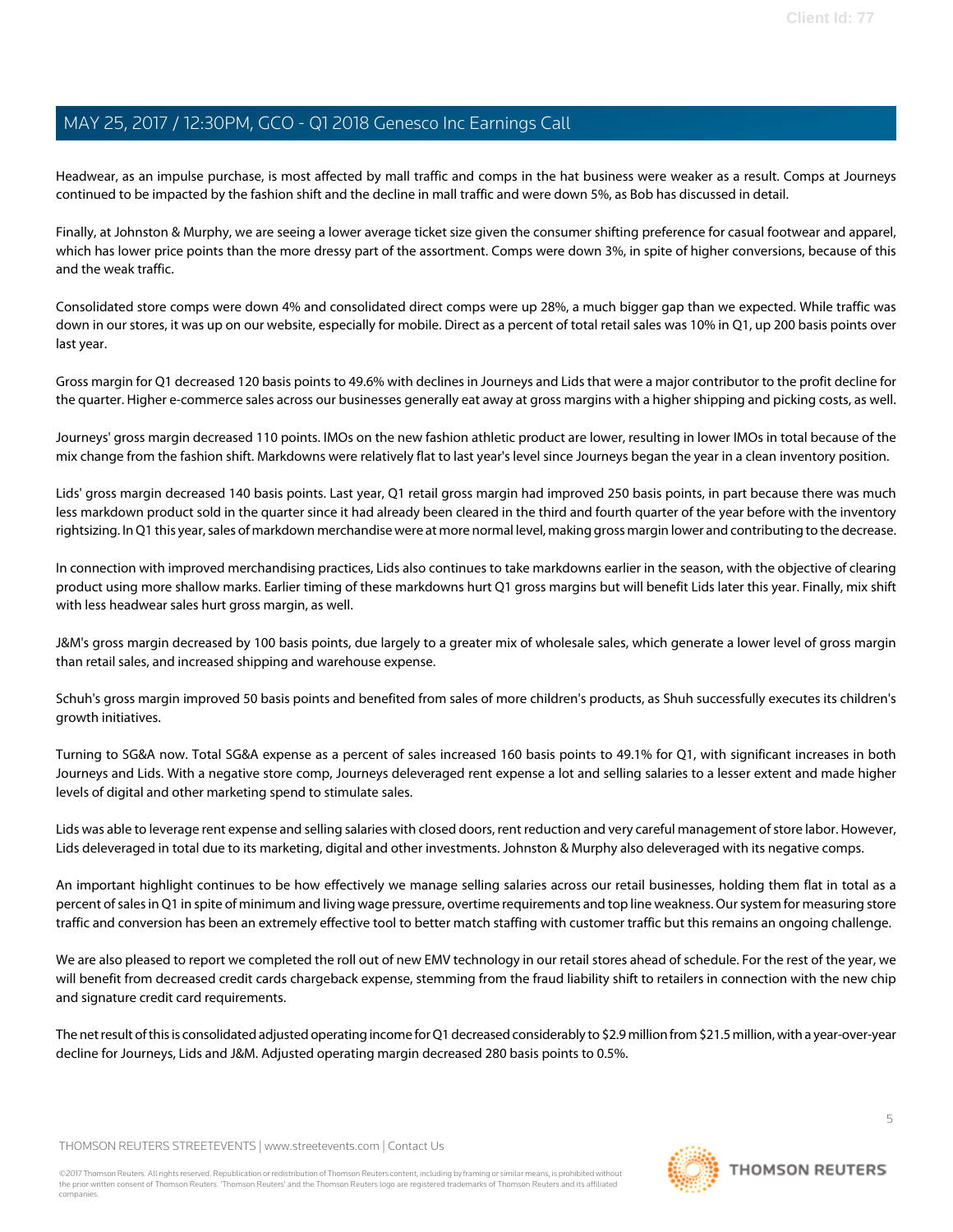We had expected a very challenging Q1 with adjusted earnings significantly below last year's level of \$0.62. Actual adjusted EPS of \$0.06 came in a few cents below our estimates, due to somewhat lower sales and more SG&A deleverage than planned.

Turning to the balance sheet. Q1 total inventory was up 5% or \$27 million on a sales decrease of 1%, attributable primarily to Journeys and Lids. Journeys inventory was up 9% or \$21 million on a sales decrease of 3%. In an effort to accelerate the fashion shift by changing the merchandise offering, Journeys brought in more new product earlier than usual, including \$40 million of receipts in January. Inventory was down 4% at the end of December, prior to the landing of this new product. In addition, mindful of the lower sales, Journeys is systematically working down the declining part of this inventory by carefully managing receipts. And we don't anticipate needing a higher level of markdown for this product, as a result.

Lids' inventory was up 10% or \$17 million on a sales decrease of 1%. Much of this increase was product from MLB and NFL playoff teams that were contenders for last year's championships that we chose to carryover rather than markdown aggressively and then rebuy. While Lids' inventory is higher than a year ago, we are making progress working it down. We are below plan for the year currently and expect to be below last year's level by the third quarter.

Travel expenditures for Q1 were \$30 million and depreciation and amortization was \$20 million. Finally, we repurchased 275,000 shares for roughly \$16 million at an average price of \$58.71 per share early in the quarter. \$24 million remains under the current \$100 million repurchase authorization.

Turning now to guidance for fiscal '18. While we now expect a more challenging year, some of the headwinds from the first quarter should lessen as we get to the second half, giving us confidence that our year-over-year comparisons should get better. We anticipate total sales will grow 1% to 2% this year with consolidated comps, including direct in the range of flat to up 1%. We were heavily impacted by the more significant mall traffic declines in Q1. And while we don't know for certain if this pattern will continue, we have to assume it will to some extent.

Even with steeper declines in the legacy part of the assortment, Journeys' comp should improve with easier comparisons as it anniversaries the start of the fashion shift, and we are pleased with the improvement we have seen in May. However, we will need to hit the more robust selling period of back-to-school and holiday and have the opportunity to inject even more new product into the assortments before comps turned positive. And when they do turn positive, it will likely be at more muted levels than we first estimated.

We expect Lids' positive comp trend to continue for the next couple of quarters but lapping the Cubs World Series victory in the fourth quarter will be challenging, and the growth of mall traffic has diminished our outlook for even the positive comps in the interim.

Schuh should continue at solid trends but the looming elections this summer and Brexit proceedings could create volatility. And finally, Johnston & Murphy's comps should improve, as comparisons get easier over the course of the year.

We are planning on opening around 100 new stores concentrated primarily in Journeys Kids, Canada and the U.K. The other openings largely will be fill-in opportunities for our more mature concept in strong malls, where we haven't previously been able to get the right rent deal. We analyzed carefully our recent store openings to see that they exceed pro formas on average, and we'll modify our store opening program if need be.

We also plan on closing over 100 stores to prune our portfolio upon lease expirations for no net gain in stores and a square footage decrease once again this year. Although it is hard to be precise on store closures, because we will keep a store open with short lease term if the rent deal is attractive.

We expect gross margins to be flat to down a little in total for the company for the year, with pluses and minuses depending on business. Gross margin pressure from the new assortments should continue at roughly the same or at a somewhat greater pace for Journeys in the second quarter, but should lessen in the back part of the year when we anniversary the markdowns Journeys took to clear product when the fashion shift began.

Lids will be lapping more normalized comparisons starting in Q2. And while comping against strong full-priced Cubs World Series sales later this year will be a challenge, we believe our improved merchandising and inventory management capabilities have Lids well-positioned to gain on gross margin for the year. Schuh's gross margin will continue to improve due to the mix of product it is selling.

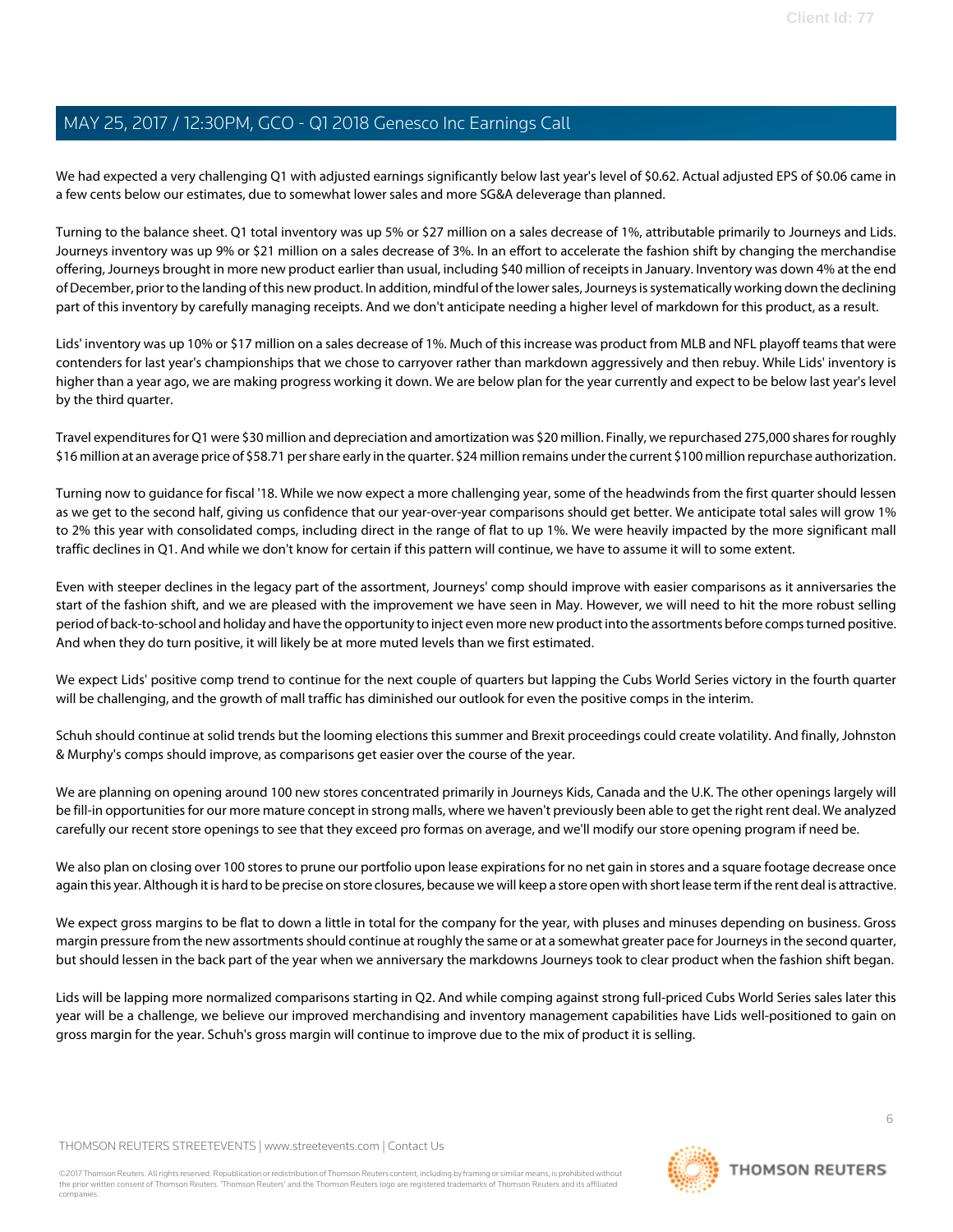With the low comp, we expect SG&A expense will delever in the 50 to 70 basis points range. Rent has been, and will continue to be, the greatest challenge but selling salaries and omnichannel investment spending will be challenging as well. We expect the strong dollar will weigh down earnings by only \$0.02 per share, assuming exchange rates stay where they currently are but given the uncertainty with Brexit, this could become more of a headwind.

This all results in an operating margin percent that will be below last year's level and our fiscal tax rate is estimated at 35.2%. We now estimate earnings per share for fiscal '18 to range from \$3.90 to \$4.05, down from a range of \$4.40 to \$4.55. Earnings will be almost entirely back-half weighted, given the trajectory of the Journeys recovery.

Importantly, while we don't give guidance by quarter, the second quarter has typically been our lowest quarter for earnings. And with the projected flat to low positive comps, the deleverage will make it challenging to make a profit this year, especially if comps are more heavily weighted to e-commerce.

We are planning on capital expenditures in the \$135 million to \$145 million range, including a major investment to expand the Journeys distribution center which is underway and will give us additional e-commerce and other capacity that causes a more elevated level of CapEx than usual. Depreciation and amortization is estimated at \$80 million.

Lastly, we are assuming average shares outstanding of \$19.4 million for fiscal '18. This guidance assumes no additional stock buyback, but we can use repurchase availability opportunistically going forward.

Now I'll turn the call back to Bob.

#### **Robert J. Dennis** - Genesco Inc. - Chairman, CEO and President

Thanks, Mimi. I want to briefly reiterate the major initiatives we are working on that span all of our operating companies, as they are key to meeting the challenges of the current retail environment and capitalizing on the strategic strengths of our businesses.

Declining traffic has been a recurring theme in the Q1 reports of most mall-based retailers in the sense that the consumers' appetite for buying online may have reached another tipping point, as has been featured in a lot of recent commentary. Our own first quarter experience does not provide any evidence to the contrary. Our guidance for the balance of the year reflects the assumption that this greater shift to digital represents the new normal, and we are taking a number of strategic steps to strengthen our position.

These initiatives are consistent with what I outlined on our last call. With that said, I'll talk about them again in order of what is most urgent. And they are: first, reducing our real estate risk and managing rent expense; second, enhancing our in-store experience; third, building out omnichannel and digital capabilities; and finally, increasing our use of social media to strengthen the equity of our retail brands.

So starting with real estate. This initiative is more important than ever, with the rent deleverage we have been experiencing and the reality of additional retail store closings and we are redoubling our efforts here. We carefully evaluate each lease that comes up for renewal, shortening lease life where it makes sense, in C malls, in particular. In general, we keep stores open when the landlord agrees to a rent deal in which we can make a decent profit, and today, we have roughly similar 4-wall percent profitability across A, B and C centers because of this. But we are managing that risk carefully.

For example, the average lease life for Lids store renewals in C Malls last year was 1 to 2 years, often with rent decreases, while the average in A Malls was 6 years. And we are shrinking our footprint with more store closings than openings. Equally important, our data shows traffic declines that are not that different across A, B and C malls and so we must manage rent expense aggressively to preserve our profitability across all tiers of malls. We have flexibility to do this since almost 650 of our leases expire this year.

Next, enhancing our in-store experience. Even with traffic declines, we still have substantially more interaction with consumers in our stores than we do online and we must do all we can to convert each customer walking through our doors. Our market research highlighted interaction with

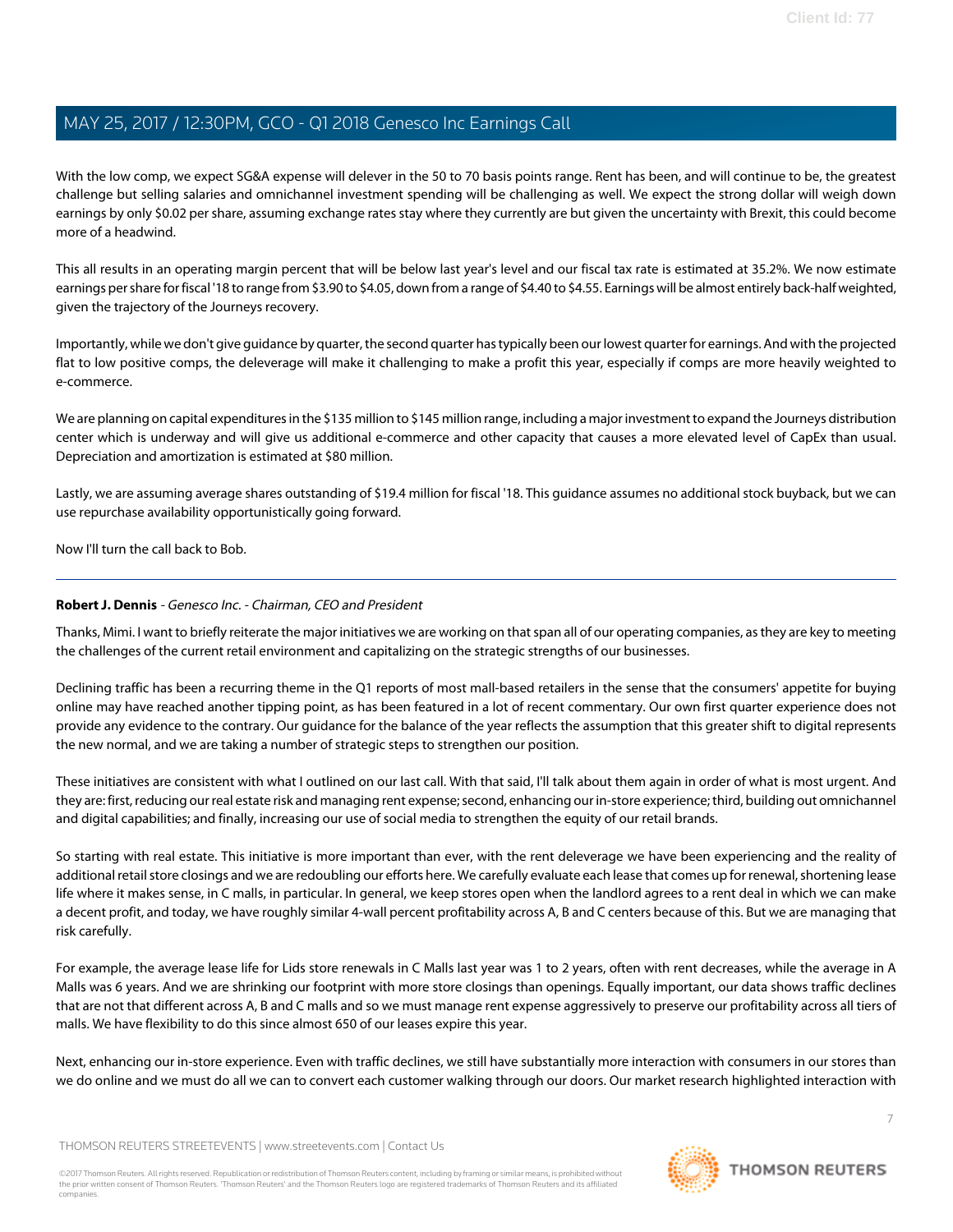our Journeys store employees as one of the most compelling aspects of our customer shopping experience. We have proven formulas to hire great people and are investing in training and product education in connection with initiatives like Journeys' brand break-out strategy and integrated program to highlight a specific brand that gives our store employees more material with which to engage customers.

Another example is the customization initiative at Lids directing an increase in customer awareness of embroidery and personalization, drawing attention to this interactive in-store offering. And finally, we are experimenting with mobile checkout and other initiatives to make the checkout process faster and easier.

Next, building out omnichannel and digital capabilities. These initiatives are not just e-commerce-specific but are designed to facilitate interaction across channels, like a new order management system we are implementing at Lids.

Buy online-pick up in stores is another initiative to highlight and is a key focus of Journeys and Johnston & Murphy in fiscal '18. We've had this capability for some time at Schuh, where it drives a meaningful amount of web purchases and importantly, gets guess customers into our stores where we have an opportunity to encourage add-on purchases. We are investing in targeted digital advertising campaigns and more catalog drops to drive traffic to our sites and stores and have made progress on e-mail capture in our stores, which greatly aids these efforts.

Finally, we continue to enhance our mobile and website experiences with Hybris, as a good example, better search and navigation and simpler checkout processes have driven much higher conversion and added digital sales.

And then fourth, increasing our use of social media to strengthen the equity of our retail brands and increase followership. We are teaching influencers in our catalogs and websites to leverage their social circles to build awareness of our brands, tapping into bloggers to highlight our retail brands and product offering and increasing the frequency of our social media voice to add followers across the major social channels. We are focusing on initiatives aimed at strengthening customer relationships.

We launched a revised loyalty club program at Lids this quarter as an example, knowing that most fans purchase across multiple sports, which makes this business a good one for capitalizing on repeat purchases. And we launched a new Lids app in Q1 built around loyalty as well.

With store traffic proving to be more challenging, the strategic leadership of our businesses in their respective markets is clearly more important than ever. It's always the experience and strength of our teams to meet these challenges. So in closing, I'd like to thank the entire Genesco team for its hard work and perseverance during the first quarter. By executing well and maintaining focus on our strategic strengths, I am confident we can successfully navigate through the current industry evolution and emerge with even stronger competitive advantages. So keep up the good work.

And operator, we are now ready to take questions.

### **QUESTIONS AND ANSWERS**

#### <span id="page-7-0"></span>**Operator**

(Operator Instructions) And we'll first move to Erinn Murphy with Piper Jaffray.

#### **Erinn Elisabeth Murphy** - Piper Jaffray Companies, Research Division - MD and Senior Research Analyst

I was hoping you guys could talk a little bit more about Journeys and just the fashion transition there. The comp, obviously, missing kind of its plan. I think you talked about declining part of the business, obviously, worse than you anticipated. Can you just help us think about if you look forward, when do you start to see that normalize? It seems like you are getting better allocations in the stores with the new products, but clearly the balance isn't there yet. So any help on back-to-school? Anything, as you think about the visibility there? And then I guess just related to that, you did mention, I believe, quarter-to-date, is tracking better in May led by Journeys? So maybe just expound upon that, what's really driving that?

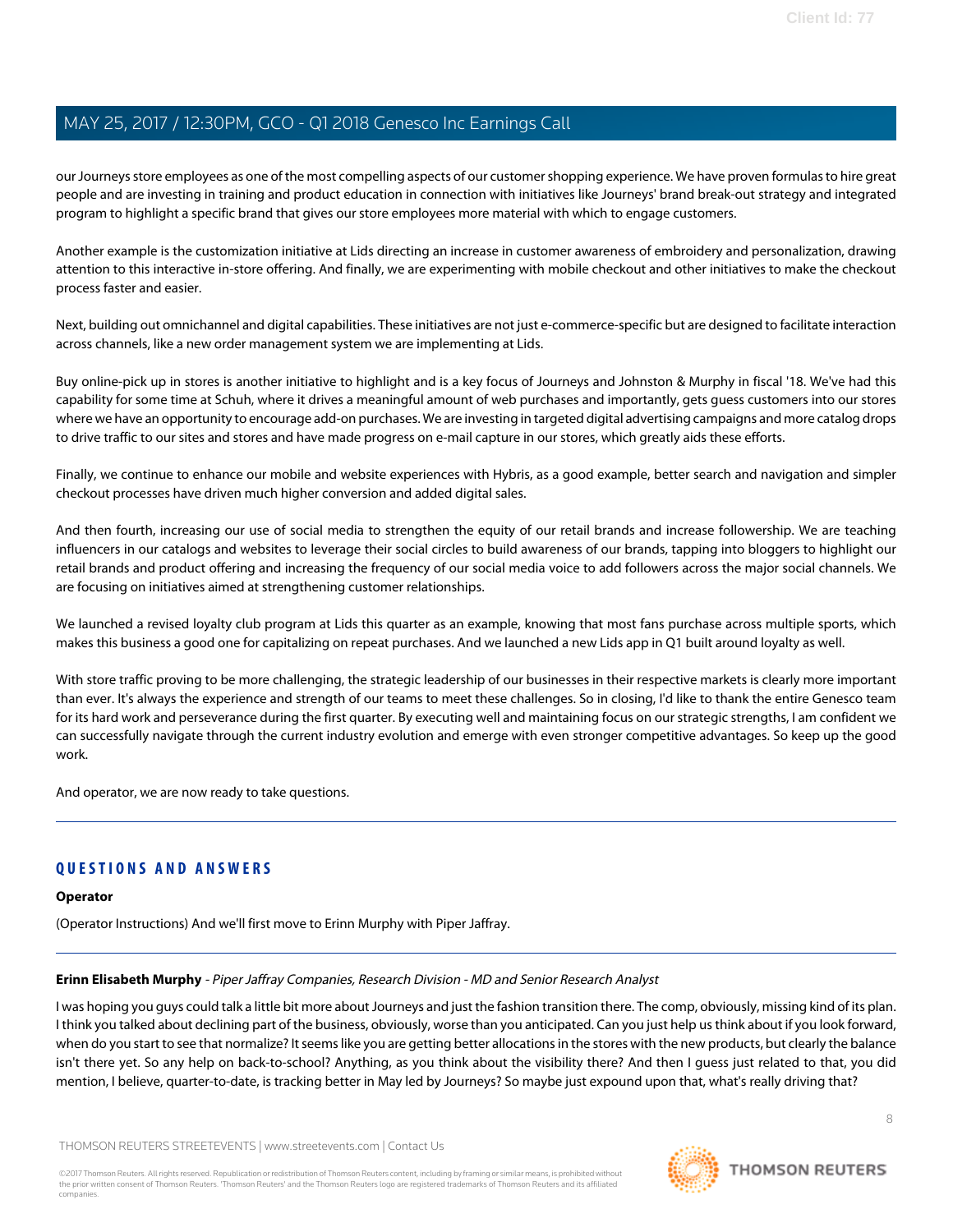#### **Robert J. Dennis** - Genesco Inc. - Chairman, CEO and President

Yes. So Erinn, we're getting big gains in all of the new styles that we have brought in, and we're very pleased with the allocations we've gotten for the most part. And so what we highlighted is that at some of the brands that were -- our rock for the recent years of success came down a little more than expected. They're still -- they're very big sellers. And as usually is the case, a hot brand declines but it never really goes away. But these brands have not found their bottom. We are hoping that when they lap the beginning of their decline, which is really late June and July, that they'll start to find the bottom. But we're, obviously, we're not comfortable guiding off of that given what we've seen year-to-date. And then importantly, these brand partners of ours, they're not standing still. They are working both the product side and then they're investing in their marketing efforts to try and be helpful. And so we're also hopeful that those efforts will pay off. But once again, we're not really ready to take that to the bank. Some good news is ASPs are up because what is new is the higher price point. And as Mimi noted, I'll just emphasize that the inventory growth, because we brought in a lot more of the hot new products, we feel like we've got, basically, 12-month product that we need to work down in a lot of the legacy brands. And so we don't think we have markdown exposure. But the beginning of May, look, we're 3 weeks in. Traffic has gotten better, comps responded and got better at the same time. But as you know, weather broke nicely in early May. And so some of that can be weather-driven. We just got such difficult traffic numbers in the first quarter that we think that, that is something that we need to continue to be mindful of and not necessarily assume that, that's over. And then the other shift, obviously, which we called out is this heavy shift to digital. Our -- the teenage customer still tells us that they like to shop the store but the numbers don't lie. And so we've had a dramatic shift in this quarter to digital sales. And we think to some extent, that's expensive to stores and that deleverages. Mimi, anything you want to add to that?

#### **Mimi Eckel Vaughn** - Genesco Inc. - CFO and SVP of Finance

Yes. So Erinn, just to talk a little bit about the timing of the Journeys recovery. Initially, we thought that as we hit the second quarter that, just given how well the new styles were performing, that we would be in positive comp territory. We now think that we are -- in the second quarter, we will be flat to down a little and that will be quite a good improvement from the first quarter. But the second quarter is just a low selling period, kids get out of school, they're thinking about summer. They are not really building their wardrobe. When we get to back-to-school and in holiday, when we have a chance to inject just a lot more product into -- a lot more of the newer product into the assortment, we anticipate that comps will turn positive and will build momentum as we go through the back part of the year to be positive for back-to-school but then also, for holiday at a greater level.

#### <span id="page-8-0"></span>**Operator**

The next question comes from Pam Quintiliano with SunTrust.

#### **Pamela Nagler Quintiliano** - SunTrust Robinson Humphrey, Inc., Research Division - MD

The traffic declines, can you talk about what you're seeing the magnitude versus what you're hearing is happening in the mall overall? In the past, even when there have been declines in traffic, you just kind of held on your own and then incrementally, better. I was just wondering if we're still seeing that in this really challenging environment? And then what do you think -- Bob, you mentioned it was the tipping point this quarter. So what do you think really changed with the consumer that made it the tipping point? You just mentioned weather quickly, but is it weather? Do you think at Journeys, in particular, we've heard that there's not a lot of new women's fashion out there in the marketplace. Do you think that hurt on the footwear side, in addition to just transitioning away from some of your older styles to your newer ones? Just any insights that you can provide on why it happened now? And then even though you're seeing these improvements in 2Q, why you think this is going to continue on the trajectory?

#### **Robert J. Dennis** - Genesco Inc. - Chairman, CEO and President

Well, first of all, I didn't call it a tipping point. I'm just quoting someone that I read. And I said in our view, we have to be mindful that, that might actually be the case. So let's not be the person declaring that there's been a tipping point. Look, our traffic in the first quarter, particularly at Journeys,

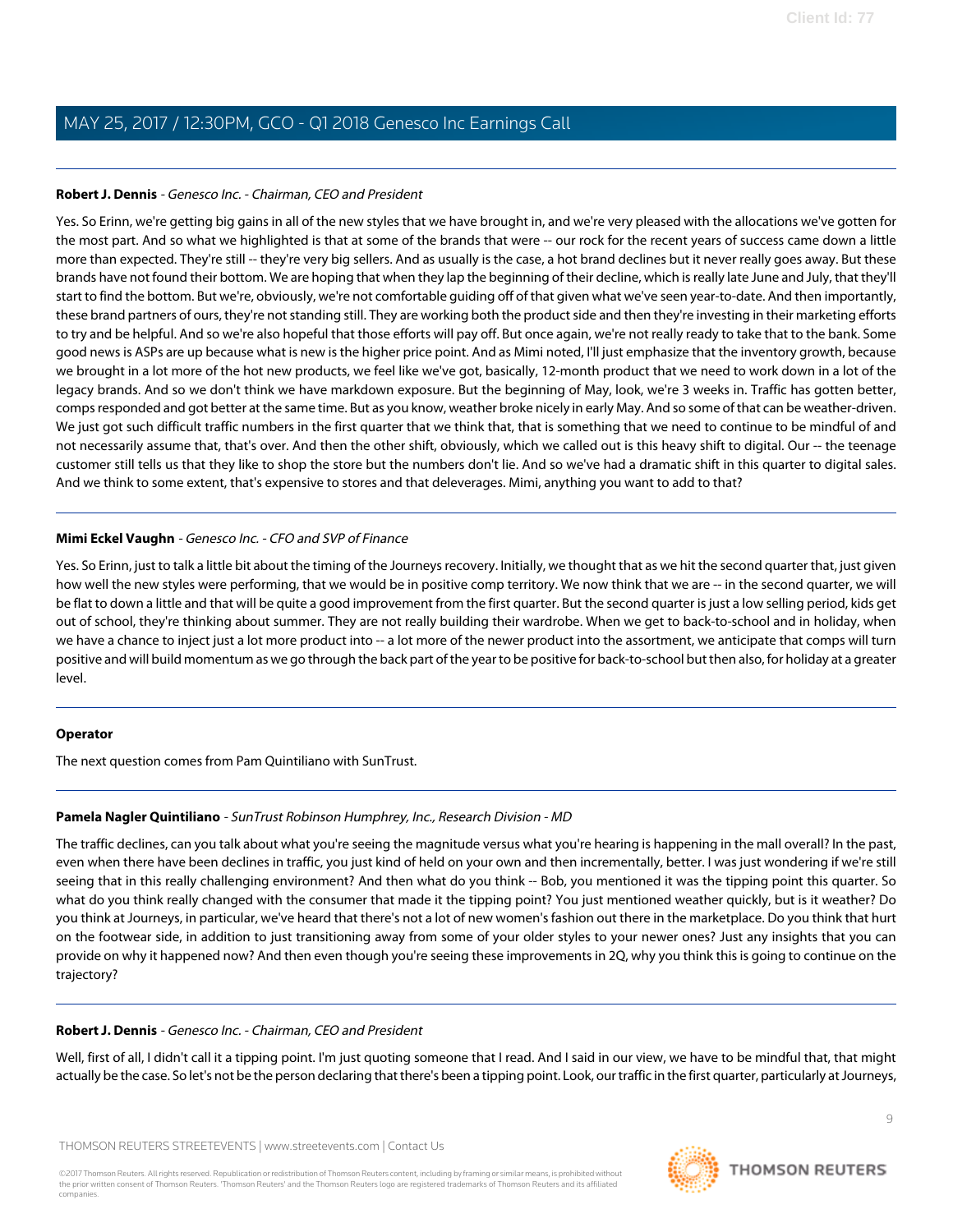was the worst that we've seen since we've started measuring it. We don't disclose our traffic numbers, but it was worse. And so -- and February was awful and everybody's reported that and then it got better. But if you add up the whole quarter, it wasn't really what we were hoping for. I can't explain it. I can't tell you here is the event that drove it. If I speculate, I would say that the highest period of e-commerce shopping is generally the fourth quarter. So maybe that's habit-forming but that's just pure speculation on my part. And as I've said, on the last question, we saw the improvement in May. We have a whole quarter of really tough traffic. We have 3 weeks of an improvement with better weather. We're not willing to all of a sudden say the trend has completely reversed based on 3 weeks. And so that is the reason that we are getting more cautious about things. Very hopeful that we're wrong about that, so we're not making that call. And obviously, we're going to try everything we can to try and both drive traffic. We cited the fact that we're accelerating some of the marketing spend that we're making to try and drive our own traffic, and then, obviously, we need to really work on conversion at Journeys. The product flow that we're getting should help conversion. And again, what we're seeing in May has been encouraging.

#### **Pamela Nagler Quintiliano** - SunTrust Robinson Humphrey, Inc., Research Division - MD

And if I could just add one in terms of...

#### **Mimi Eckel Vaughn** - Genesco Inc. - CFO and SVP of Finance

Yes, sure. I'll just add one thing and then let you ask your question. So we have been seeing traffic declines for some time in our stores, and we have been able to overcome those traffic declines with higher conversion. And so our store comps were positive, in addition to our e-commerce comps being positive, until we had the Journeys fashion rotation last year. That was the time that we saw our store comps become negative. And so it was really in the first quarter that we saw such a large divergence between our store comps and our e-commerce comps and that was the notable call out that we've made.

#### **Pamela Nagler Quintiliano** - SunTrust Robinson Humphrey, Inc., Research Division - MD

That's really helpful. And just one other question, a follow-up. When we think about the different divisions, specifically Journeys and Lids. Are you seeing the same type of momentum, in terms of the shift to online? And then can you remind us with Journeys, what you're charging the kids for shipping? And how you're seeing the average order value online? Are they trying to cover shipping costs? Are you seeing higher returns? Just anything there will be helpful.

#### **Robert J. Dennis** - Genesco Inc. - Chairman, CEO and President

So the reason that we think that there is something more going on is that all of our businesses are seeing a pronounced shift into online, and that's even true in the U.K. And so everywhere we look, we're seeing the shift. Now, part of that is we're very pleased in the sense that we have made some important investments to help make that happen. And if you look at the numbers that are being reported for overall e-commerce growth, we are outpacing that. So good for us that we're not in any way disappointed that we're growing our e-commerce business so nicely. It just is hazardous to our health when it comes at the expense of stores because of the deleverage. Hence, we're redoubling our efforts on what we're going to do, in terms of correcting at the store level, for rents and total square footage. So that's sort of how we're thinking about it.

#### **Mimi Eckel Vaughn** - Genesco Inc. - CFO and SVP of Finance

And as far as shipping or shipping threshold at Journeys, it's \$39.99. And the reality is we ship most of our product for free. And all we -- that threshold is in place so that we just don't ship sale products a lot, and we see much of our products go out at free shipping levels because we are so full-priced selling-oriented.

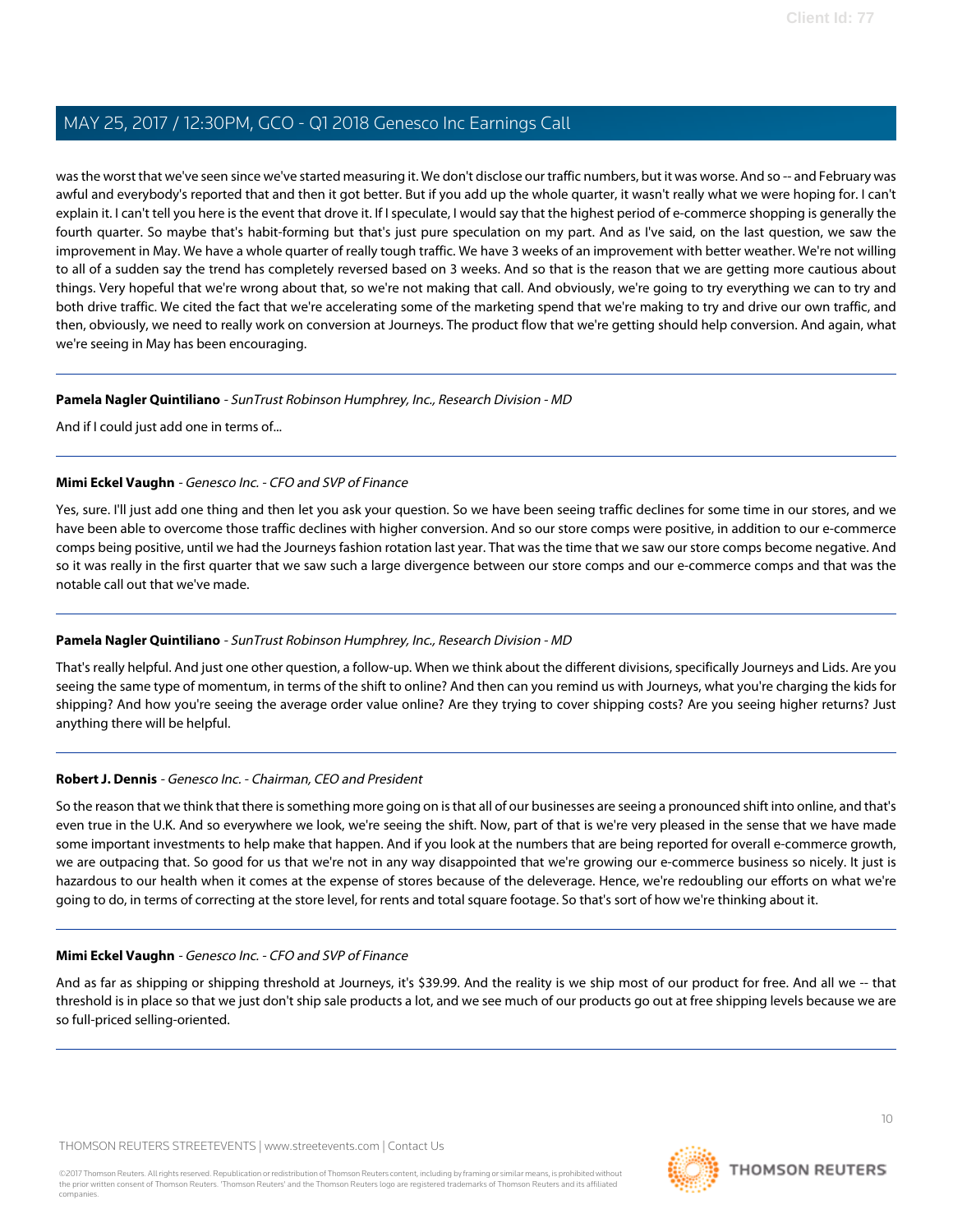#### **Operator**

Next question comes from Jay Sole with Morgan Stanley.

#### <span id="page-10-0"></span>**Jay Daniel Sole** - Morgan Stanley, Research Division - Executive Director

Bob, I want to ask just a little bit more about the declining part of the assortment in Journeys. Is there any way to maybe dimensionalize it for us, in terms of what percent of the assortment it represents? And what options that are hard to offset that part of the assortment with other brands? If we can start there, that will be great.

#### **Robert J. Dennis** - Genesco Inc. - Chairman, CEO and President

Well, Jay, I don't think I'm going to get into percentages of what different brands represent in the mix. You just -- we've called out, for many years, one of the benefits we had was a deep and narrow assortment and a number of brands and styles that we're working very, very well that gave us better sell-throughs and higher gross margins. And so -- we're not disappointed that we ended up there. We were giving our customers what they wanted, which is the business that we're in. These brands are now coming back to a more normalized level. And given that they were so concentrated, the impact is a little higher. Again, I want to emphasize what I said, these brands are not standing still. And so they are working with our teams trying to figure out ways to accelerate sales, adjust the assortment in other ways. And so we're hopeful that there will be a bottom we find in these brands. I think the point we're -- the place we're pointing at, in terms of timing, is when we start to lap there a decline, which was late June or early July.

#### **Operator**

<span id="page-10-1"></span>Next question comes from Laurent Vasilescu with Macquarie.

#### **Laurent Andre Vasilescu** - Macquarie Research - Consumer Analyst

I know you don't typically talk about the cadence of earnings by quarter. But I just wanted to get a better sense of the earnings power for this year. Are there any onetime factors we should consider between 3Q and 4Q EPS? And should we assume the historical rate of 50% of full year earnings driven in the fourth quarter?

#### **Mimi Eckel Vaughn** - Genesco Inc. - CFO and SVP of Finance

Yes. Laurent, we don't give guidance by quarter but let me just give you a sense as to how the year is going to unfold. So as I said, it is going to be really challenging to make a profit in the second quarter of this year. It is our lowest quarter and it is very much, with the flat to negative comp, we will deleverage pretty significantly. When we think about the year in total, we have a lot more opportunity to be able to move the needle in the third and fourth quarters, when we have back-to-school and holiday selling opportunities. And so the deleverage that we've been experiencing through the course of the first and second quarters really become much easier. And if you look at the comp guidance that we've given, we have an opportunity in the fourth quarter to move the needle even more significantly. What we have seen is that customers are actually shopping much closer to their need occasion. And so with back-to-school and with holiday, we see an enormous amount of traffic come into our store locations, and we have an opportunity to capitalize and take advantage of that to a greater extent than we do in the earlier part of the year.

#### **Robert J. Dennis** - Genesco Inc. - Chairman, CEO and President

And the one caution I'll call out on that one is with respect to Lids. Their fourth quarter last year included the Cubs World Series victory and so, that's a challenging compare. But other than that, as Mimi said, we think the fourth quarter is a big opportunity for us.

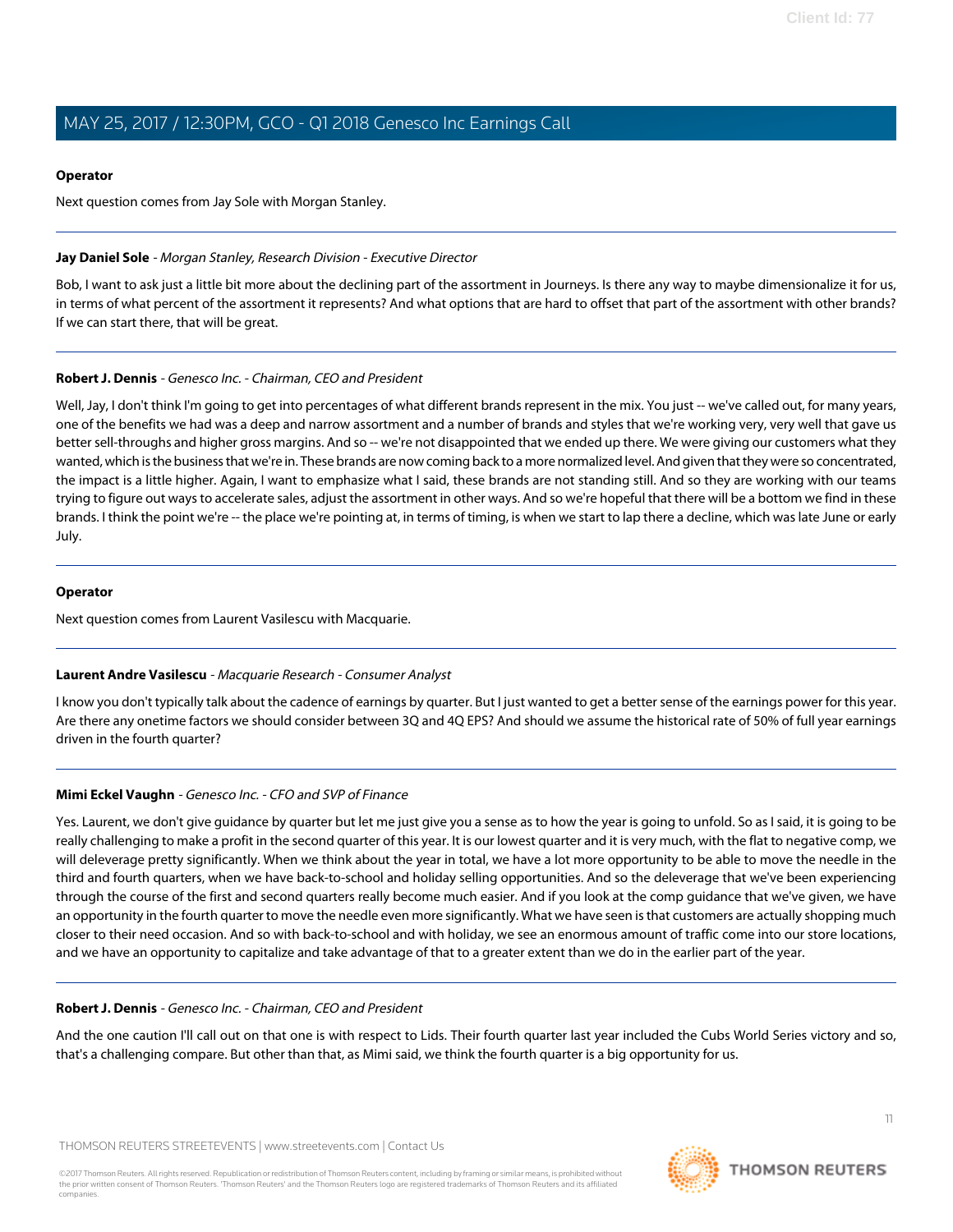#### **Operator**

Next question comes from Mitch Kummetz with B. Riley.

#### <span id="page-11-0"></span>**Mitchel John Kummetz** - B. Riley & Co., LLC, Research Division - Senior Analyst

I actually have 2. I'm a little curious on the guidance. You're most optimistic about comp for Journeys in Q4. It seems to me Q3 is an easier compare, and then Q4 also is more of a boot quarter and could be dependent upon weather. So the first question is, why are you guiding that way? And then secondly, just on the real estate, Bob, you mentioned that real estate is one of your initiatives. I guess if you -- I've got a couple questions there. What is the margin? How much of -- well, maybe let me ask you this. How much margin -- how much of the growth there is operating margin? So operating margin was down 290 bps. How much of that was the mix shift to digital? And is there anything you guys can do with the leases that aren't necessarily up for renewal? I mean, are there really anything like kick out clauses or anything that you guys can work with the landlords to try to get better rents, even if something is not up for renewal?

#### **Robert J. Dennis** - Genesco Inc. - Chairman, CEO and President

Yes. Let me start with your last little bit there, the whole thing about what did digital cost us. It's kind of actually hard to do the math because it isn't clean. We have a distribution center and we have -- we know it's a higher cost to both pick and ship single pieces for e-commerce customers. And we sort of know that at the granular incremental level, but we can't sort of parse it out when you look at our total economics. But we do know that it is indeed dilutive. With leases, the most important thing that we're doing is keeping lease a lot shorter. So when you asked the question, what we do for leases that are not necessarily up for renewal? We've got a lot that are up for renewal, and then we do have kick out clauses in a number of our malls. Again, the kick out clauses you get are generally tilted towards the lower half of the universe, which is where we want them because as Macy's and JCPenney and others close doors, we're assuming that they will be concentrated in the lesser malls. So we think we're actually pretty well-positioned to continue to both negotiate better rents, exit stores where it makes sense to exit stores and to overall kind of battle the deleverage of the rent expense.

#### **Mimi Eckel Vaughn** - Genesco Inc. - CFO and SVP of Finance

One more thing I'd add just before Bob goes on is that even in the interim on the kick out, we have co-tenancy clauses and anchor tenant clauses. So as we see some of the closures in malls even if we don't have a kick out, we have some right for some rent reduction, and ultimately, are able to exit the location if the situation doesn't improve. So that is really beneficial even beyond us having kick out.

#### **Robert J. Dennis** - Genesco Inc. - Chairman, CEO and President

Yes. On Journeys comp, I'll give you some themes but Mimi could chip in on it. First of all, one of the things we're noticing is that some of the fashion styles that we have assumed are seasonal are 12-month. And so in Q4, we expect to be doing more -- being able to do more in the non-boot category to help drive comps relative to what we've done in the past. And then secondly, in Q4 last year, if you remember how the weather didn't kick in to help boots sales, the merchant team ended up canceling a lot of what we brought in, in the boot category. And by the time we got to the end of the quarter, when the weather did in fact turn, in like that week before Christmas, we found that we were actually under bought. So we think for a normalized weather pattern in the fourth quarter, we have upside opportunity.

#### **Operator**

Next question comes from Sam Poser with Susquehanna.

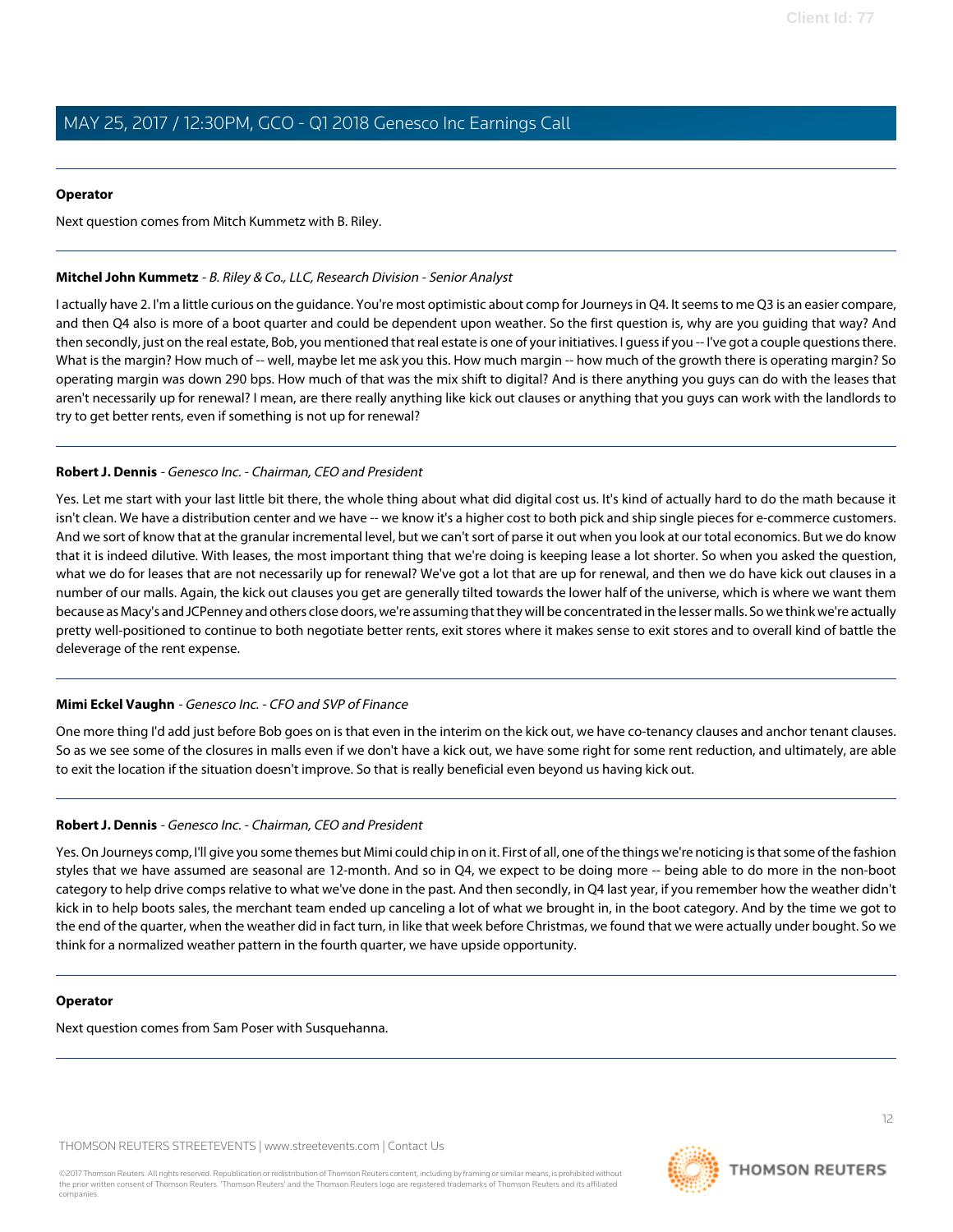#### <span id="page-12-0"></span>**Samuel Marc Poser** - Susquehanna Financial Group, LLLP, Research Division - Senior Analyst

I've got a few questions. One, Bob, can you give us some idea on -- well, for Journeys in the cadence of the comps by month? I know you don't normally do it, but this year is -- it appears extreme. So if you could give us like what February looked like and what March and April looked like together maybe? Anything we can have just to get a feel there?

#### **Robert J. Dennis** - Genesco Inc. - Chairman, CEO and President

March -- our February was horrible, March was better and April was pretty good.

#### **Operator**

<span id="page-12-1"></span>We'll move to our next caller, Steve Marotta with CL King and Associates.

#### **Steven Louis Marotta** - CL King & Associates, Inc., Research Division - SVP of Equity Research and Senior Research Analyst

Bob, at what point as a percent of the total mix, will digital be accretive to operating margin and not dilutive?

#### **Robert J. Dennis** - Genesco Inc. - Chairman, CEO and President

It's not -- I don't think that's the right question, to be honest. Because there are two things that need to happen in order for it not to be dilutive. We need to get a little more ahead on the store side of the decline. So it's dilutive more because we've got a minus 4 comp in the stores than it is -- that we're obviously profitable on the incremental digital sale. We just need to try and work the store side very hard. The other part of it is as we scale digital, the investments we make in digital, which are ongoing and will probably continue because it is a continuous improvement effort, but those investments will get spread over more dollars. So just over time, it becomes less dilutive in the sense that those investments get paid for more easily. I can't give you a point at which it happens. It's always going to be continuous. And again, as I've said, that's -- the single most important thing we do to combat this is attack on the store side. Mimi?

#### **Mimi Eckel Vaughn** - Genesco Inc. - CFO and SVP of Finance

Yes. I think that -- Bob, I just to underscore what Bob said, it isn't that digital sales are not profitable for us. They are, in fact, profitable. We run our digital businesses in order to make a profit and are doing that. In addition, we're working hard on the economics of our digital business where we -- if you think about the variable cost of shipping and picking, we're doing a lot to enhance the efficiency of our warehouses to be able to get orders out faster. We have invested in robotics picking systems at Lids. We were upgrading the picking systems within Journeys, as well. So with scale and with size, our e-commerce economics will improve even further. It's just a matter of all the deleverage that we saw this quarter was due to that negative comp in the store.

#### **Robert J. Dennis** - Genesco Inc. - Chairman, CEO and President

Yes.

#### **Operator**

Next question comes from Benjamin Bray with Robert W. Baird.

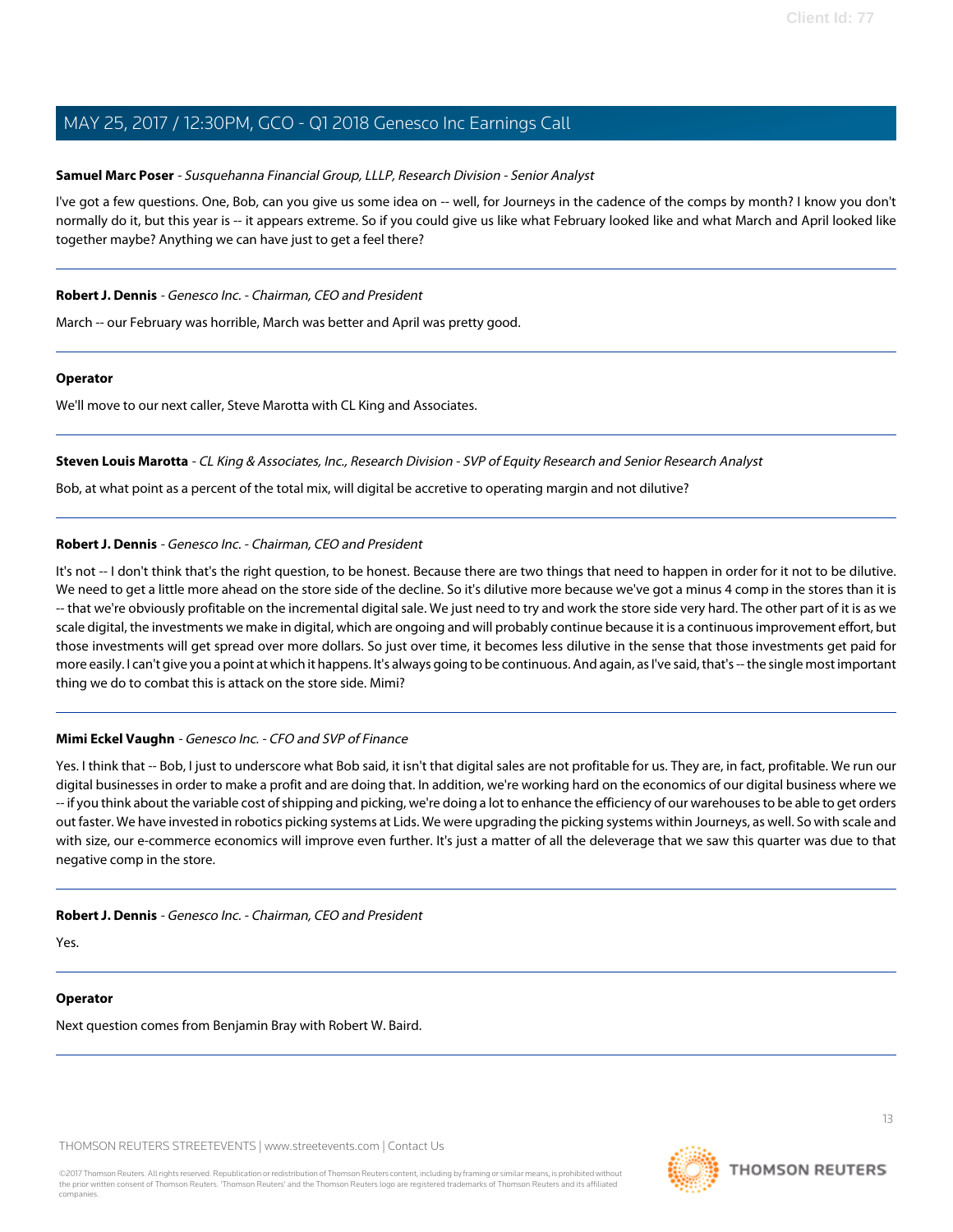#### <span id="page-13-0"></span>**Benjamin Bray** - Robert W. Baird & Co. Incorporated, Research Division - Junior Analyst

So given the lower traffic, what are you doing to control operating expenses? And how should we think about that in the context of the investments that you're making within the Lids business?

#### **Robert J. Dennis** - Genesco Inc. - Chairman, CEO and President

Yes. It's a good question. And it's another good layer to the question previously asked. When we get things -- when we get sales moving from stores to digital, it is toughest on us in the first 2 quarters because as a small box retail operator, we're pretty much running on a fixed cost basis. You're at -- you're on most days at minimum levels of staffing. And so you don't actually have a lot of degrees of freedom in how you manage that. In the third and fourth quarter, if you can anticipate what your sales pattern is going to be, you're going to be able to staff a little more readily to that level. So we're really focused more on trying to -- again, as we've said before, focus on the stores and make sure we have the right level of profitability on the stores, that we're getting the right rent deals. We're of a view that keeping leases short almost everywhere at this point becomes more advantageous to us because we think that the traffic trends, and then the occupancy trends, both give us the opportunity to come back and renew at a better rate. The old model in the old days was always try to get along a term, in order to preserve the rent deals that you negotiated. So it really starts to pay off in the end of the lease term. And I think that has flipped, and we're probably better off going short and managing it that way.

#### **Mimi Eckel Vaughn** - Genesco Inc. - CFO and SVP of Finance

I think we're really focused on the fact that it's important to contain expenses in times of transition like this. And the rent line, when you think about our economics outside of our merchandise costs, rent and selling salaries in a small-box fixed economic environment are our 2 biggest costs. So Bob talked about rent, I'll talk a little bit about selling salaries. We've been working really hard to make sure that we maximize all our store labor and have been able to hold store labor flat over the last many quarters, with a whole lot of work to make sure that we optimize for when traffic is in our stores. Beyond that, we don't have a big line item that is marketing spend. In fact, we've been spending more on digital advertising and that has proven effective. And so we're focused hard on store expenses and making sure that all of the other investments that we are making have positive returns.

#### **Operator**

We next move to Sam Poser with Susquehanna.

#### **Samuel Marc Poser** - Susquehanna Financial Group, LLLP, Research Division - Senior Analyst

I just wanted to know, from the down-trending styles, could you -- you talked about what you're transitioning out of, could you give us some idea what that is? And two, in February, one of the things that happens is people want to buy boots in February, and then when those dollars shift to March, they don't buy boots. So can we assume that February is also impacted by significant -- just the size of those sales relative to what happened subsequently? And secondly, what is -- when you look at Journeys or Lids, I mean, what is the optimum store base? I mean when you think about the whole thing? Or should you have, given what's going on, just a smaller store base? And how do you -- what do you think?

#### **Robert J. Dennis** - Genesco Inc. - Chairman, CEO and President

Yes. So we have a thesis that one of the things that made it a little more challenging for Journeys in the first quarter was exactly what you cited, that the tax dollars coming out later moved money out of boots and into spring. And so with ASPs, obviously, much lower, we captured less of those dollars. And that's a thesis that I think has some merit, Sam. On the optimal store base, we don't think about it as having -- we ought to be targeting, pick a number, 500 stores. What we do is we really go lease by lease and figure out what we want to do under the assumption that if we close a Journeys store, but the mall stays open, that we don't capture a lot of the lost sales from that Journeys store, and we've been analyzing it and it doesn't look like we get any material uptick if we close a store. What happens is when a mall closes, and we have a good evidence of this,